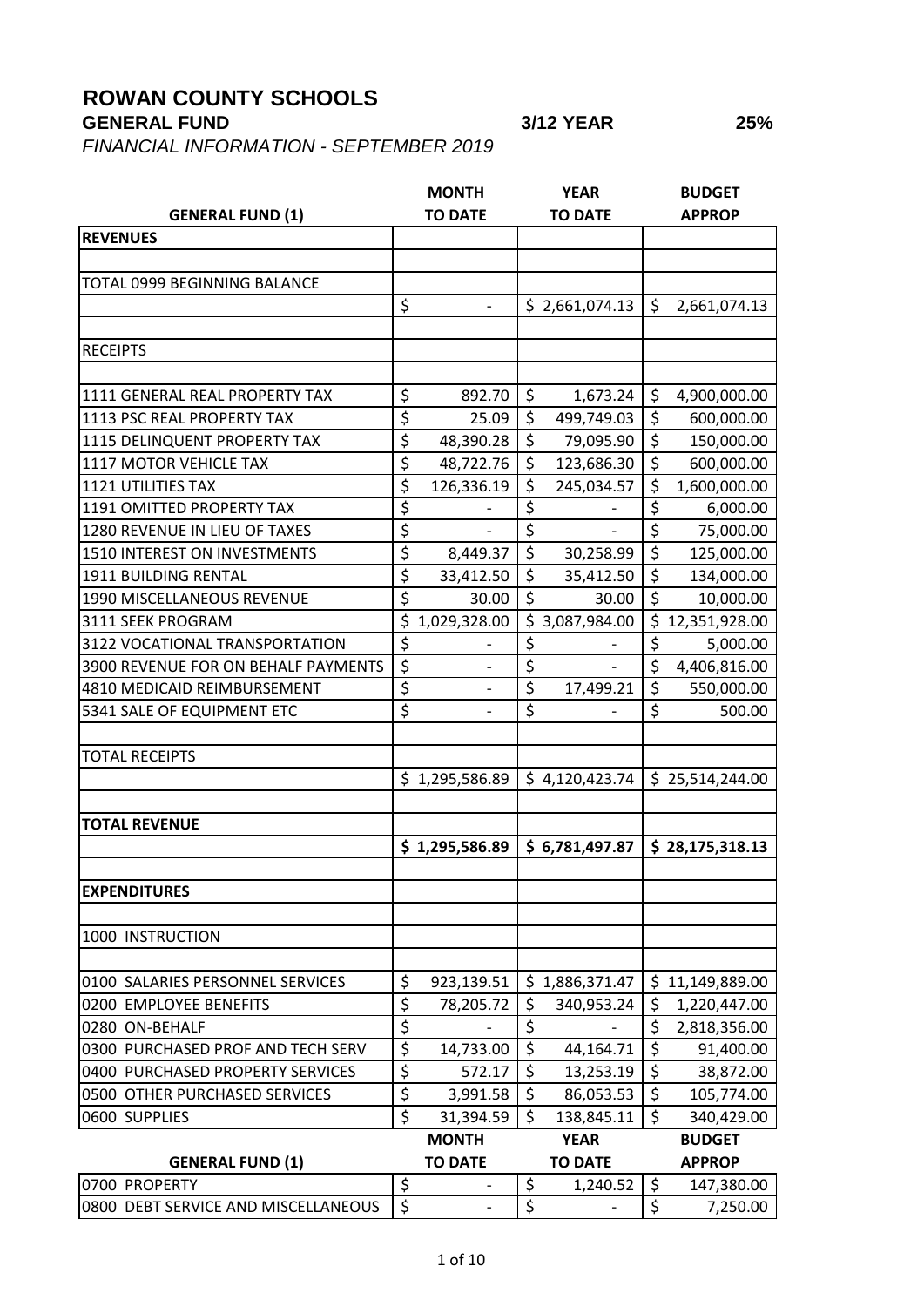| TOTAL 1000 INSTRUCTION                   |                                 |                              |                                     |                          |                         |                 |
|------------------------------------------|---------------------------------|------------------------------|-------------------------------------|--------------------------|-------------------------|-----------------|
|                                          |                                 | \$1,052,036.57               |                                     | \$2,510,881.77           |                         | \$15,919,797.00 |
|                                          |                                 |                              |                                     |                          |                         |                 |
| 2100 STUDENT SUPPORT SERVICES            |                                 |                              |                                     |                          |                         |                 |
|                                          |                                 |                              |                                     |                          |                         |                 |
| 0100 SALARIES PERSONNEL SERVICES         | \$                              | 61,513.60                    | \$                                  | 146,042.01               | \$                      | 790,867.00      |
| 0200 EMPLOYEE BENEFITS                   | \$                              | 9,475.43                     | \$                                  | 20,002.46                | \$                      | 124,374.00      |
| 0280 ON-BEHALF                           | $\overline{\boldsymbol{\zeta}}$ | $\overline{\phantom{a}}$     | \$                                  | $\overline{\phantom{a}}$ | \$                      | 108,726.00      |
| 0300 PURCHASED PROF AND TECH SERV        | $\overline{\xi}$                | 200.00                       | $\overline{\boldsymbol{\varsigma}}$ | 200.00                   | $\overline{\mathsf{S}}$ | 1,650.00        |
| 0500 OTHER PURCHASED SERVICES            | \$                              | 981.34                       | \$                                  | 1,569.83                 | \$                      | 4,400.00        |
| 0600 SUPPLIES                            | \$                              | 1,894.15                     | \$                                  | 35,437.55                | \$                      | 44,100.00       |
| 0800 DEBT SERVICE AND MISCELLANEOUS      | \$                              |                              | $\overline{\xi}$                    |                          | \$                      | 150.00          |
|                                          |                                 |                              |                                     |                          |                         |                 |
| TOTAL 2100 STUDENT SUPPORT SERVICES      |                                 |                              |                                     |                          |                         |                 |
|                                          | \$                              | 74,064.52                    | \$                                  | 203,251.85               | \$                      | 1,074,267.00    |
|                                          |                                 |                              |                                     |                          |                         |                 |
| 2200 INSTRUCTIONAL STAFF SUPP SERV       |                                 |                              |                                     |                          |                         |                 |
|                                          |                                 |                              |                                     |                          |                         |                 |
| 0100 SALARIES PERSONNEL SERVICES         | \$                              |                              | \$                                  |                          | \$                      |                 |
| 0200 EMPLOYEE BENEFITS                   | \$                              | 25,864.94<br>1,538.06        | \$                                  | 59,887.92<br>3,436.05    | \$                      | 345,007.00      |
|                                          | $\overline{\xi}$                |                              | \$                                  |                          | \$                      | 19,059.00       |
| 0280 ON-BEHALF                           |                                 |                              |                                     |                          |                         | 87,105.00       |
| 0300 PURCHASED PROF AND TECH SERV        | \$                              | $\overline{\phantom{a}}$     | \$                                  | 2,083.50                 | \$                      | 9,350.00        |
| 0500 OTHER PURCHASED SERVICES            | \$                              |                              | \$                                  |                          | \$                      | 3,500.00        |
| 0600 SUPPLIES                            | \$                              | 3,052.42                     | \$                                  | 8,434.64                 | \$                      | 31,466.00       |
| 0700 PROPERTY                            | \$                              |                              | \$                                  |                          | \$                      | 3,250.00        |
|                                          |                                 |                              |                                     |                          |                         |                 |
| TOTAL 2200 INSTRUCTIONAL STAFF SUPP SERV |                                 |                              |                                     |                          |                         |                 |
|                                          | \$                              | 30,455.42                    | \$                                  | 73,842.11                | \$                      | 498,737.00      |
|                                          |                                 |                              |                                     |                          |                         |                 |
| <b>2300 DISTRICT ADMIN SUPPORT</b>       |                                 |                              |                                     |                          |                         |                 |
|                                          |                                 |                              |                                     |                          |                         |                 |
| 0100 SALARIES PERSONNEL SERVICES         | \$                              | 16,256.30                    | \$                                  | 48,768.90                | \$                      | 221,524.00      |
| 0200 EMPLOYEE BENEFITS                   | \$                              | 37,240.54                    | \$                                  | 95,715.56                | \$                      | 197,071.00      |
| 0280 ON-BEHALF                           | \$                              | $\qquad \qquad \blacksquare$ | $\overline{\boldsymbol{\zeta}}$     | $\overline{\phantom{a}}$ | \$                      | 204,875.00      |
| 0300 PURCHASED PROF AND TECH SERV        | \$                              | 2,640.53                     | \$                                  | 42,299.27                | \$                      | 313,100.00      |
| 0400 PURCHASED PROPERTY SERVICES         | \$                              | 1,160.34                     | $\overline{\boldsymbol{\zeta}}$     | 3,481.02                 | \$                      | 14,500.00       |
| 0500 OTHER PURCHASED SERVICES            | $\overline{\xi}$                | 5,966.20                     | $\overline{\xi}$                    | 104,557.87               | \$                      | 121,770.00      |
| 0600 SUPPLIES                            | $\overline{\boldsymbol{\zeta}}$ | 309.29                       | $\overline{\boldsymbol{\zeta}}$     | 605.28                   | \$                      | 5,500.00        |
| 0700 PROPERTY                            | $\overline{\xi}$                | $\overline{\phantom{a}}$     | $\overline{\xi}$                    | $\qquad \qquad -$        | \$                      | 6,000.00        |
|                                          |                                 |                              |                                     |                          |                         |                 |
| TOTAL 2300 DISTRICT ADMIN SUPPORT        |                                 |                              |                                     |                          |                         |                 |
|                                          | $\zeta$                         | 63,573.20                    | \$                                  | 295,427.90               | \$                      | 1,084,340.00    |
|                                          |                                 | <b>MONTH</b>                 |                                     | <b>YEAR</b>              |                         | <b>BUDGET</b>   |
| <b>GENERAL FUND (1)</b>                  |                                 | <b>TO DATE</b>               |                                     | <b>TO DATE</b>           |                         | <b>APPROP</b>   |
| 2400 SCHOOL ADMIN SUPPORT                |                                 |                              |                                     |                          |                         |                 |
|                                          |                                 |                              |                                     |                          |                         |                 |
| 0100 SALARIES PERSONNEL SERVICES         | $\zeta$                         | 61,354.17                    | \$                                  | 182,145.74               | \$                      | 776,133.00      |
| 0200 EMPLOYEE BENEFITS                   | \$                              | 5,452.20                     | \$                                  | 15,179.39                | \$                      | 79,625.00       |
| 0280 ON-BEHALF                           | \$                              |                              | \$                                  |                          | \$                      | 214,659.00      |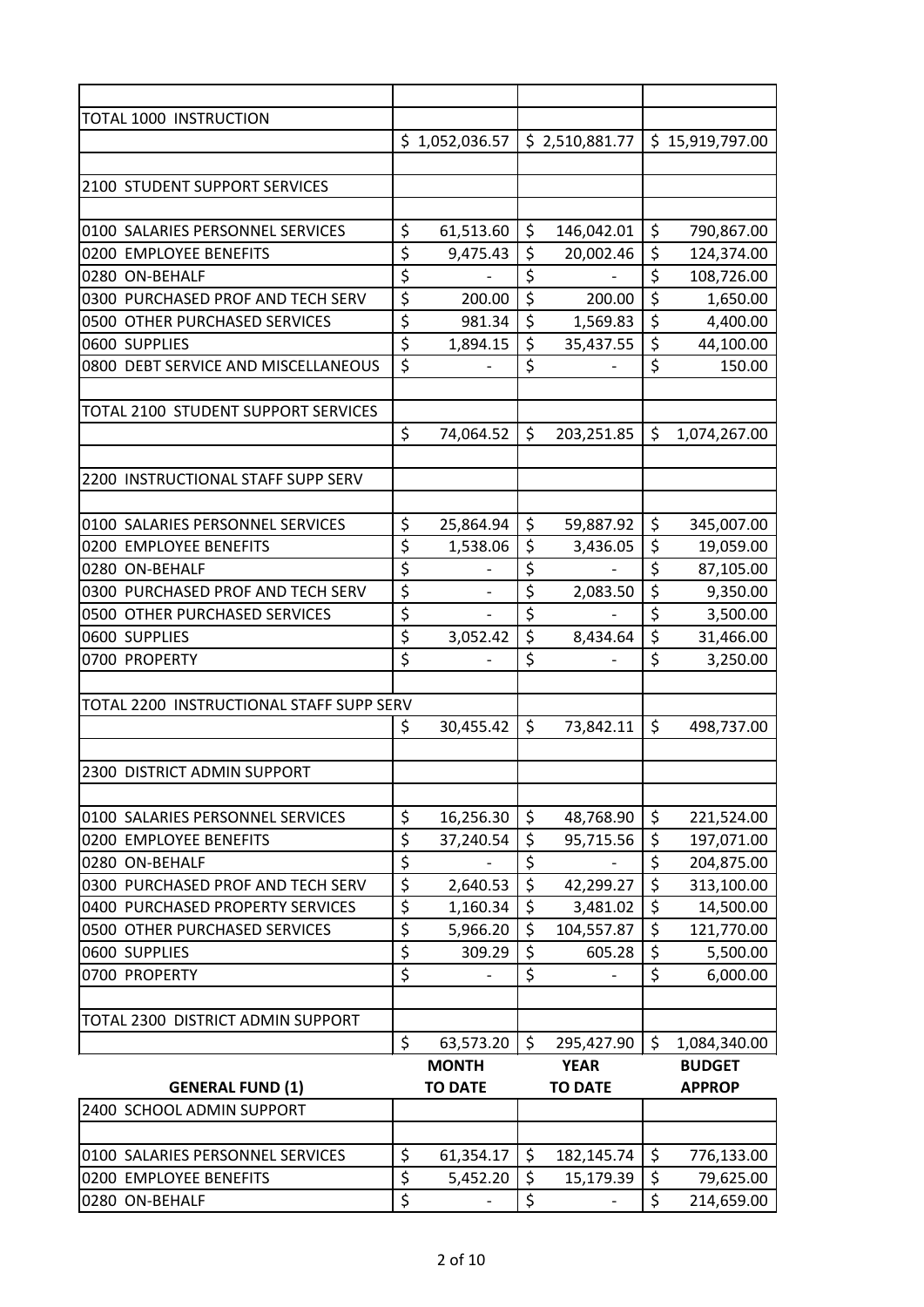| 0300 PURCHASED PROF AND TECH SERV           | \$               | 1,946.30                 | \$               | 3,253.84                 | \$<br>25,750.00    |
|---------------------------------------------|------------------|--------------------------|------------------|--------------------------|--------------------|
| 0400 PURCHASED PROPERTY SERVICES            | \$               |                          | $\overline{\xi}$ | 22,318.77                | \$<br>49,400.00    |
| 0500 OTHER PURCHASED SERVICES               | \$               | 317.50                   | $\overline{\xi}$ | (575.33)                 | \$<br>7,950.00     |
| 0600 SUPPLIES                               | \$               | 1,762.52                 | \$               | 6,692.04                 | \$<br>80,150.00    |
| 0700 PROPERTY                               | \$               | 112.58                   | \$               | 112.58                   | \$<br>4,378.00     |
| 0800 DEBT SERVICE AND MISCELLANEOUS         | $\overline{\xi}$ |                          | \$               |                          | \$<br>1,100.00     |
| 0840 CONTINGENCY                            | \$               | $\overline{\phantom{0}}$ | \$               | $\overline{\phantom{0}}$ | \$<br>1,222.00     |
|                                             |                  |                          |                  |                          |                    |
| TOTAL 2400 SCHOOL ADMIN SUPPORT             |                  |                          |                  |                          |                    |
|                                             | \$               | 70,945.27                | \$               | 229,127.03               | \$<br>1,240,367.00 |
|                                             |                  |                          |                  |                          |                    |
| 2500 BUSINESS SUPPORT SERVICES              |                  |                          |                  |                          |                    |
|                                             |                  |                          |                  |                          |                    |
| 0100 SALARIES PERSONNEL SERVICES            | \$               | 12,906.40                | \$               | 38,184.80                | \$<br>151,675.00   |
| 0200 EMPLOYEE BENEFITS                      | \$               | 2,752.87                 | $\overline{\xi}$ | 8,100.95                 | \$<br>32,446.00    |
| 0280 ON-BEHALF                              | \$               | $\overline{\phantom{0}}$ | \$               | $\overline{\phantom{0}}$ | \$<br>34,028.00    |
|                                             |                  |                          |                  |                          |                    |
| TOTAL 2500 BUSINESS SUPPORT SERVICES        |                  |                          |                  |                          |                    |
|                                             | \$               | 15,659.27                | \$               | 46,285.75                | \$<br>218,149.00   |
|                                             |                  |                          |                  |                          |                    |
|                                             |                  |                          |                  |                          |                    |
| 2600 PLANT OPERATIONS AND MAINTENANCE       |                  |                          |                  |                          |                    |
|                                             |                  |                          |                  |                          |                    |
| 0100 SALARIES PERSONNEL SERVICES            | \$               | 62,025.01                | \$               | 217,685.87               | \$<br>913,953.00   |
| 0200 EMPLOYEE BENEFITS                      | \$               | 18,984.60                | \$               | 64,948.37                | \$<br>266,681.00   |
| 0280 ON-BEHALF                              | $\overline{\xi}$ |                          | \$               | $\overline{\phantom{0}}$ | \$<br>488,691.00   |
| 0300 PURCHASED PROF AND TECH SERV           | \$               | 84,026.78                | \$               | 486,593.37               | \$<br>331,000.00   |
| 0400 PURCHASED PROPERTY SERVICES            | \$               | 8,547.46                 | $\overline{\xi}$ | 21,602.50                | \$<br>150,000.00   |
| 0500 OTHER PURCHASED SERVICES               | \$               | 1,362.64                 | \$               | 29,593.28                | \$<br>58,500.00    |
| 0600 SUPPLIES                               | $\overline{\xi}$ | 96,515.65                | \$               | 170,408.99               | \$<br>1,036,500.00 |
| 0700 PROPERTY                               | \$               |                          | \$               | 473.00                   | \$<br>11,500.00    |
|                                             |                  |                          |                  |                          |                    |
| TOTAL 2600 PLANT OPERATIONS AND MAINTENANCE |                  |                          |                  |                          |                    |
|                                             | \$               | 271,462.14               | \$               | 991,305.38               | \$<br>3,256,825.00 |
|                                             |                  |                          |                  |                          |                    |
| 2700 STUDENT TRANSPORTATION                 |                  |                          |                  |                          |                    |
|                                             |                  |                          |                  |                          |                    |
| 0100 SALARIES PERSONNEL SERVICES            | \$               | 108,205.23               | \$               | 219,419.95               | \$<br>1,129,160.00 |
| 0200 EMPLOYEE BENEFITS                      | \$               | 32,456.49                | \$               | 91,950.92                | \$<br>390,617.00   |
| 0280 ON-BEHALF                              | \$               |                          | $\overline{\xi}$ |                          | \$<br>417,520.00   |
| 0300 PURCHASED PROF AND TECH SERV           | \$               | 650.00                   | $\zeta$          | 6,284.00                 | \$<br>6,050.00     |
|                                             |                  | <b>MONTH</b>             |                  | <b>YEAR</b>              | <b>BUDGET</b>      |
| <b>GENERAL FUND (1)</b>                     |                  | <b>TO DATE</b>           |                  | <b>TO DATE</b>           | <b>APPROP</b>      |
| 0400 PURCHASED PROPERTY SERVICES            | \$               | 314.07                   | $\zeta$          | 620.89                   | \$<br>2,500.00     |
| 0500 OTHER PURCHASED SERVICES               | \$               | 154.47                   | \$               | 110,556.22               | \$<br>110,528.00   |
| 0600 SUPPLIES                               | \$               | 36,749.54                | \$               | 67,851.36                | \$<br>526,000.00   |
| 0700 PROPERTY                               | \$               | 41.50                    | \$               | 256.50                   | \$<br>310,000.00   |
|                                             |                  |                          |                  |                          |                    |
| TOTAL 2700 STUDENT TRANSPORTATION           |                  |                          |                  |                          |                    |
|                                             | \$               | 178,571.30               | \$               | 496,939.84               | \$<br>2,892,375.00 |
|                                             |                  |                          |                  |                          |                    |
|                                             |                  |                          |                  |                          |                    |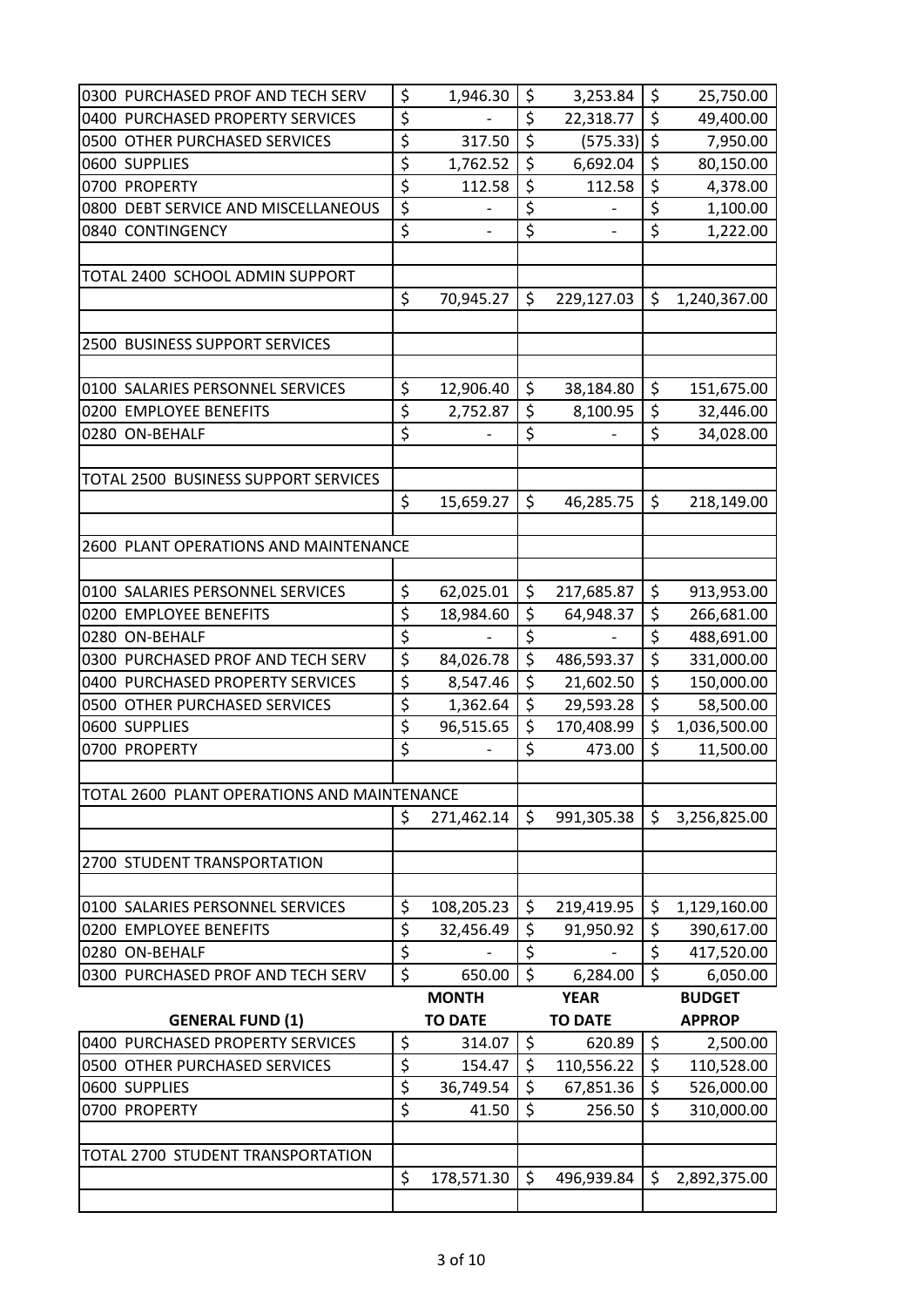| 5100 DEBT SERVICE                   |                                       |                                |                    |
|-------------------------------------|---------------------------------------|--------------------------------|--------------------|
|                                     |                                       |                                |                    |
| 0800 DEBT SERVICE AND MISCELLANEOUS | \$<br>$\blacksquare$                  | \$<br>38,357.66                | \$<br>500,000.00   |
|                                     |                                       |                                |                    |
| TOTAL 5100 DEBT SERVICE             |                                       |                                |                    |
|                                     | \$<br>$\overline{\phantom{a}}$        | \$<br>38,357.66                | \$<br>500,000.00   |
|                                     |                                       |                                |                    |
| 5200 FUND TRANSFERS                 |                                       |                                |                    |
|                                     |                                       |                                |                    |
| 0900 OTHER ITEMS                    | \$<br>$\overline{a}$                  | \$<br>$\overline{\phantom{0}}$ | \$<br>75,000.00    |
|                                     |                                       |                                |                    |
| TOTAL 5200 FUND TRANSFERS           |                                       |                                |                    |
|                                     | \$<br>$\overline{\phantom{a}}$        | \$<br>$\qquad \qquad -$        | \$<br>75,000.00    |
| 5300 CONTINGENCY                    |                                       |                                |                    |
|                                     |                                       |                                |                    |
| 0840 CONTINGENCY                    | \$<br>$\overline{a}$                  | \$<br>$\overline{\phantom{0}}$ | \$<br>1,415,461.13 |
|                                     |                                       |                                |                    |
| TOTAL 5300 CONTINGENCY              |                                       |                                |                    |
|                                     | \$<br>$\overline{\phantom{a}}$        | \$<br>$\overline{\phantom{a}}$ | \$<br>1,415,461.13 |
|                                     |                                       |                                |                    |
| <b>TOTAL EXPENDITURES</b>           |                                       |                                |                    |
|                                     | \$1,756,767.69                        | \$4,885,419.29                 | \$28,175,318.13    |
|                                     |                                       |                                |                    |
| <b>TOTAL FOR GENERAL FUND (1)</b>   |                                       |                                |                    |
|                                     | \$<br>$(461, 180.80)$ \$ 1,896,078.58 |                                | \$                 |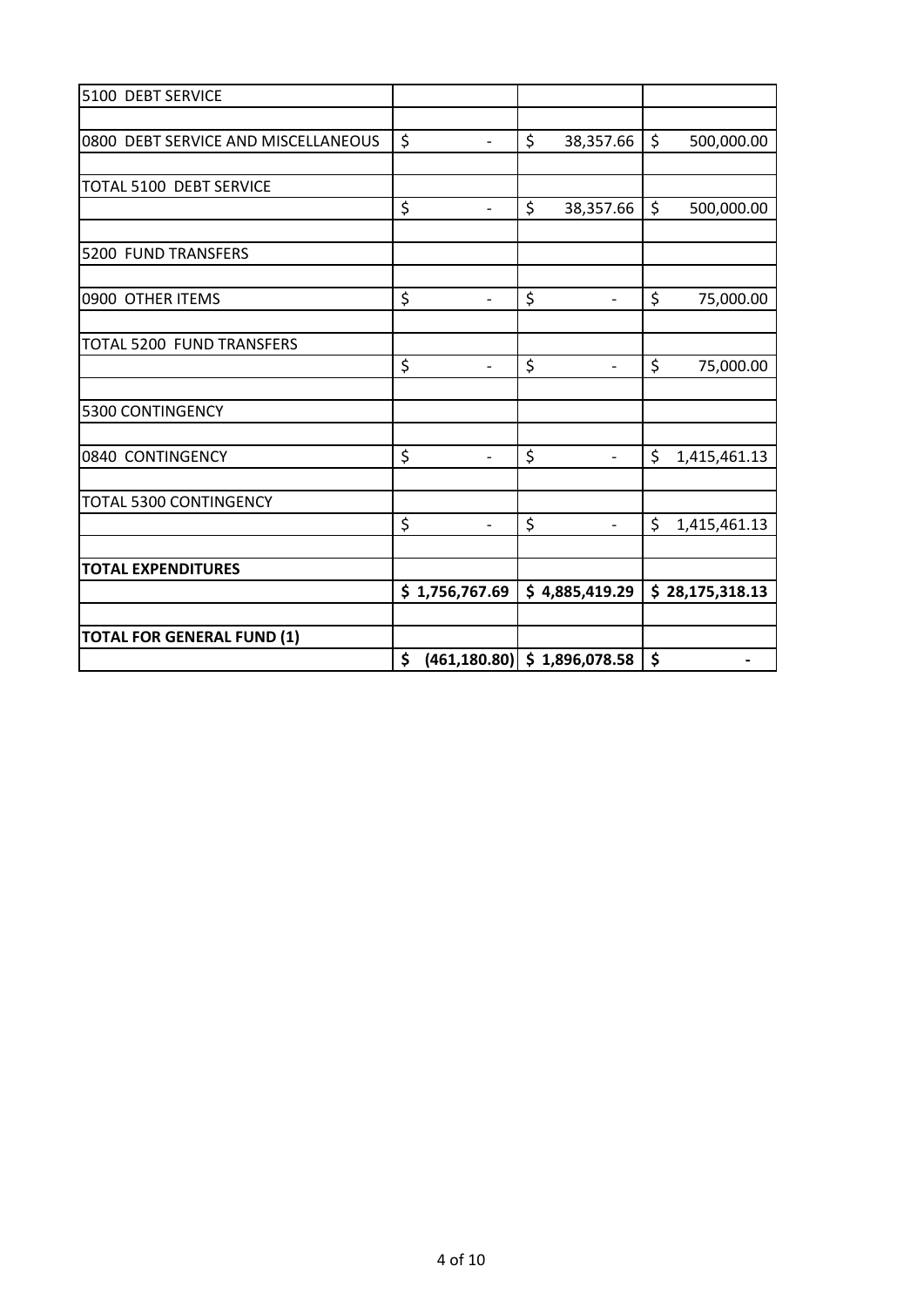|                                         |                  | <b>MONTH</b>     |                  | <b>YEAR</b>       | <b>BUDGET</b>      |
|-----------------------------------------|------------------|------------------|------------------|-------------------|--------------------|
| <b>FOOD SERVICE FUND (51)</b>           |                  | <b>TO DATE</b>   |                  | <b>TO DATE</b>    | <b>APPROP</b>      |
| <b>REVENUES</b>                         |                  |                  |                  |                   |                    |
|                                         |                  |                  |                  |                   |                    |
| <b>TOTAL 0999 BEGINNING BALANCE</b>     |                  |                  |                  |                   |                    |
|                                         | \$               | $\overline{a}$   | \$               | 10,985.80         | \$<br>328,213.75   |
|                                         |                  |                  |                  |                   |                    |
| <b>RECEIPTS</b>                         |                  |                  |                  |                   |                    |
|                                         |                  |                  |                  |                   |                    |
| <b>1510 INTEREST ON INVESTMENTS</b>     | \$               | 11.50            | \$               | 36.90             | \$<br>500.00       |
| 1629 NON-REIMBURSBLE OTHER FOOD PRG     | \$               | 15,542.68        | \$               | 24,405.43         | \$<br>150,000.00   |
| 3200 RESTRICTED STATE REVENUE           | \$               | 4,521.60         | \$               | 4,521.60          | \$<br>16,198.00    |
| 4500 RESTRICTED FED THRU STATE          | $\overline{\xi}$ | 189,248.65       | $\overline{\xi}$ | 189,248.65        | \$<br>1,650,000.00 |
| 4950 CHILD NUTR PRG DONATED COMMOD      | \$               |                  | \$               |                   | \$<br>100,000.00   |
|                                         |                  |                  |                  |                   |                    |
| <b>TOTAL RECEIPTS</b>                   |                  |                  |                  |                   |                    |
|                                         | \$               | 209,324.43       | \$               | 218,212.58        | \$<br>1,916,698.00 |
|                                         |                  |                  |                  |                   |                    |
| <b>TOTAL REVENUE</b>                    |                  |                  |                  |                   |                    |
|                                         | \$               | 209,324.43       | \$               | 229,198.38        | \$<br>2,244,911.75 |
|                                         |                  |                  |                  |                   |                    |
| <b>EXPENDITURES</b>                     |                  |                  |                  |                   |                    |
|                                         |                  |                  |                  |                   |                    |
| 3100 FOOD SERVICE OPERATION             |                  |                  |                  |                   |                    |
|                                         |                  |                  |                  |                   |                    |
| 0100 SALARIES PERSONNEL SERVICES        | \$               | 65,152.64        | \$               | 134,984.81        | \$<br>689,762.00   |
| 0200 EMPLOYEE BENEFITS                  | \$               | 19,502.31        | \$               | 40,161.59         | \$<br>145,820.00   |
| 0280 ON-BEHALF                          | \$               |                  | \$               |                   | \$<br>156,313.00   |
| 0300 PURCHASED PROF AND TECH SERV       | \$               | 12,402.75        | \$               | 15,372.75         | \$<br>19,800.00    |
| 0400 PURCHASED PROPERTY SERVICES        | \$               |                  | \$               |                   | \$<br>2,500.00     |
| 0500 OTHER PURCHASED SERVICES           | \$               | 292.87           | \$               | 1,271.41          | \$<br>4,000.00     |
| 0600 SUPPLIES                           | \$               | 177,776.06       | \$               | 180,292.74        | \$<br>1,070,794.35 |
| 0700 PROPERTY                           | \$               | 8,160.52         | \$               | 9,113.18          | \$<br>78,443.20    |
| 0840 CONTINGENCY                        | \$               |                  | \$               |                   | \$<br>77,479.20    |
|                                         |                  |                  |                  |                   |                    |
| TOTAL 3100 FOOD SERVICE OPERATION       |                  |                  |                  |                   |                    |
|                                         | \$               | 283,287.15       | \$               | 381,196.48        | \$<br>2,244,911.75 |
|                                         |                  |                  |                  |                   |                    |
| <b>TOTAL EXPENDITURES</b>               |                  |                  |                  |                   |                    |
|                                         | \$               | 283,287.15       | \$               | 381,196.48        | \$<br>2,244,911.75 |
|                                         |                  |                  |                  |                   |                    |
| <b>TOTAL FOR FOOD SERVICE FUND (51)</b> |                  |                  |                  |                   |                    |
|                                         | \$               | $(73,962.72)$ \$ |                  | $(151,998.10)$ \$ |                    |
|                                         |                  |                  |                  |                   |                    |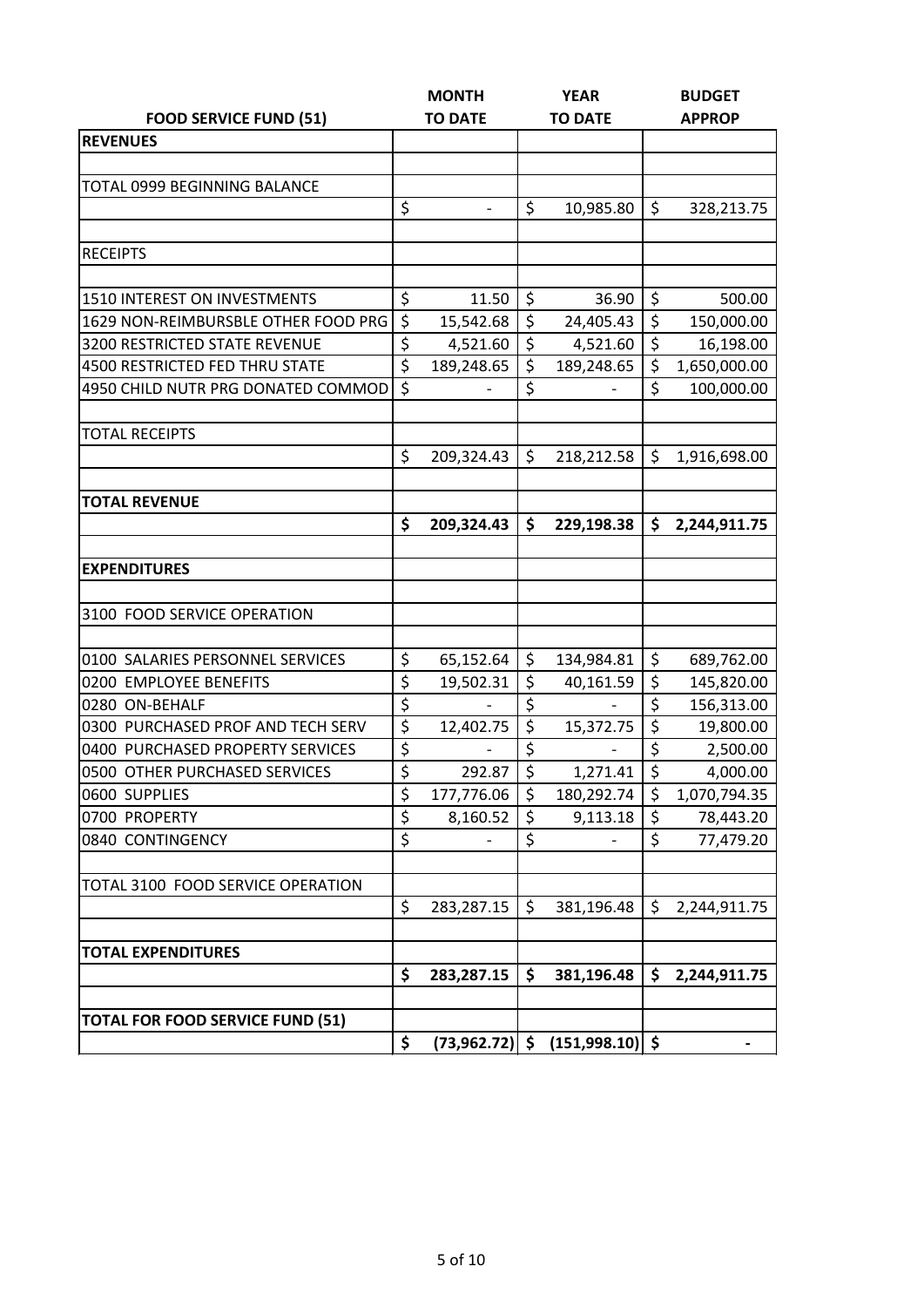| PC1<br>Г<br>USE<br>D |  |  |  |  |
|----------------------|--|--|--|--|
|                      |  |  |  |  |
|                      |  |  |  |  |
|                      |  |  |  |  |
| 100                  |  |  |  |  |
|                      |  |  |  |  |
|                      |  |  |  |  |
|                      |  |  |  |  |
| 0                    |  |  |  |  |
| Í<br>3<br>83.        |  |  |  |  |
| 52.7                 |  |  |  |  |
| 20.6                 |  |  |  |  |
| 1!<br>5.3            |  |  |  |  |
| 0                    |  |  |  |  |
| O                    |  |  |  |  |
| 24.2                 |  |  |  |  |
| 26.4                 |  |  |  |  |
| 0.3                  |  |  |  |  |
| 25                   |  |  |  |  |
| $\mathbf 0$          |  |  |  |  |
| $\mathbf{0}$         |  |  |  |  |
| 3.2                  |  |  |  |  |
| $\overline{0}$       |  |  |  |  |
|                      |  |  |  |  |
|                      |  |  |  |  |
| 16.5<br>ʻ            |  |  |  |  |
|                      |  |  |  |  |
|                      |  |  |  |  |
| 24.1                 |  |  |  |  |
|                      |  |  |  |  |
|                      |  |  |  |  |
|                      |  |  |  |  |
|                      |  |  |  |  |
|                      |  |  |  |  |
| 16.<br>ŗ<br>J        |  |  |  |  |
| )                    |  |  |  |  |
| ſ                    |  |  |  |  |
| Š.<br>18<br>l        |  |  |  |  |
| $\mathbf{1}$         |  |  |  |  |
| 31.4                 |  |  |  |  |
| 40.8                 |  |  |  |  |
| ъC.                  |  |  |  |  |
| F<br>D               |  |  |  |  |
| ).8<br>ſ             |  |  |  |  |
|                      |  |  |  |  |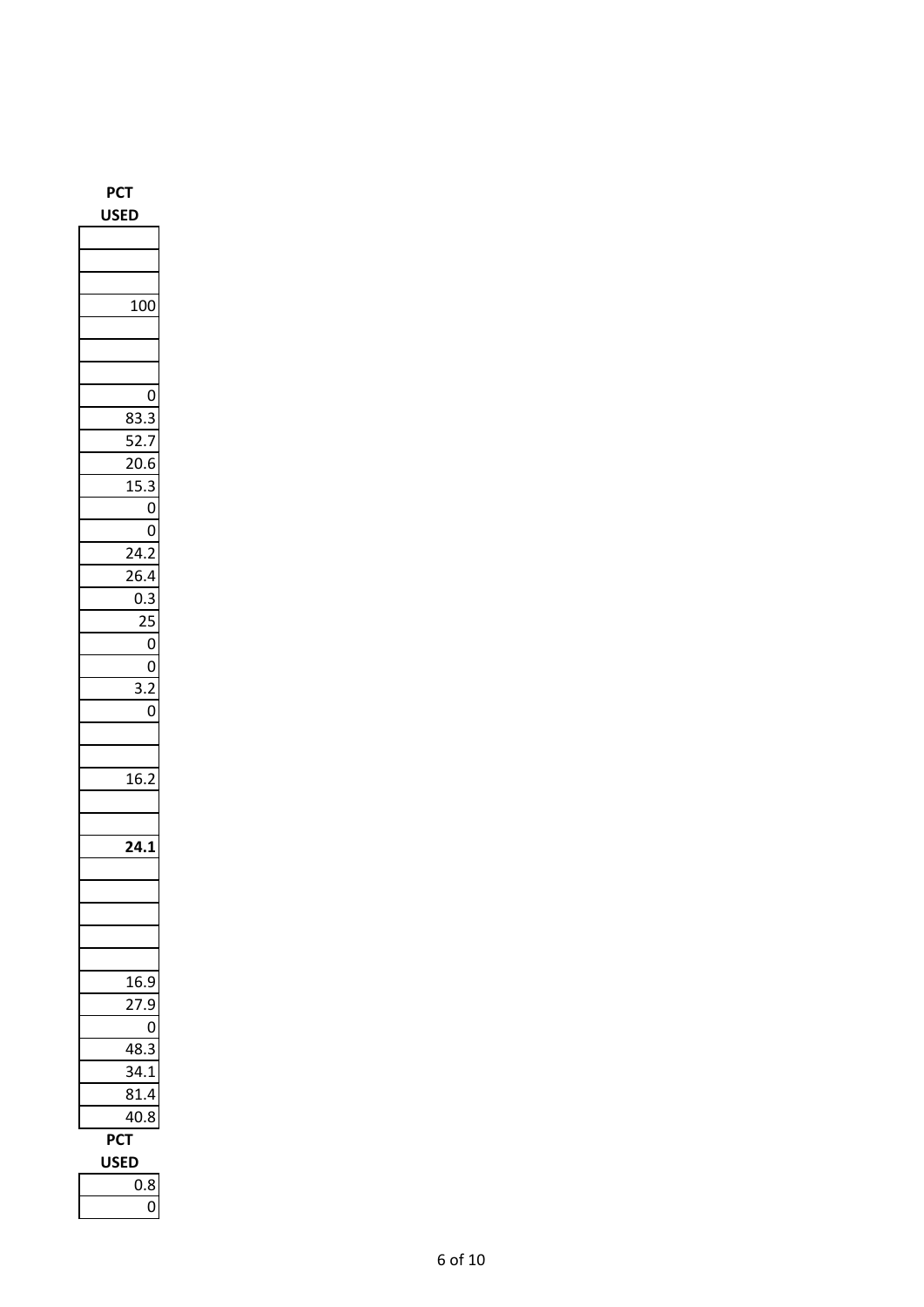| 15.8              |              |
|-------------------|--------------|
|                   |              |
|                   |              |
|                   |              |
| 18.5<br>16.1      |              |
|                   | 0            |
| 12.1              |              |
| 35.7              |              |
| 80.4              | 0            |
|                   |              |
|                   |              |
| 18.9              |              |
|                   |              |
|                   |              |
| 17.4              |              |
| 18                | $\mathbf{O}$ |
| _<br>22.3         |              |
|                   | 0            |
| $\overline{26.8}$ | 0            |
|                   |              |
|                   |              |
| $14.\overline{8}$ |              |
|                   |              |
|                   |              |
|                   |              |
| 18                |              |
| 1                 |              |
|                   |              |
|                   |              |
| ſ                 | Ì            |
|                   |              |
|                   |              |
| Ρſ                |              |
| S<br>E            |              |

-

| 23.5 |
|------|
| 19.1 |
|      |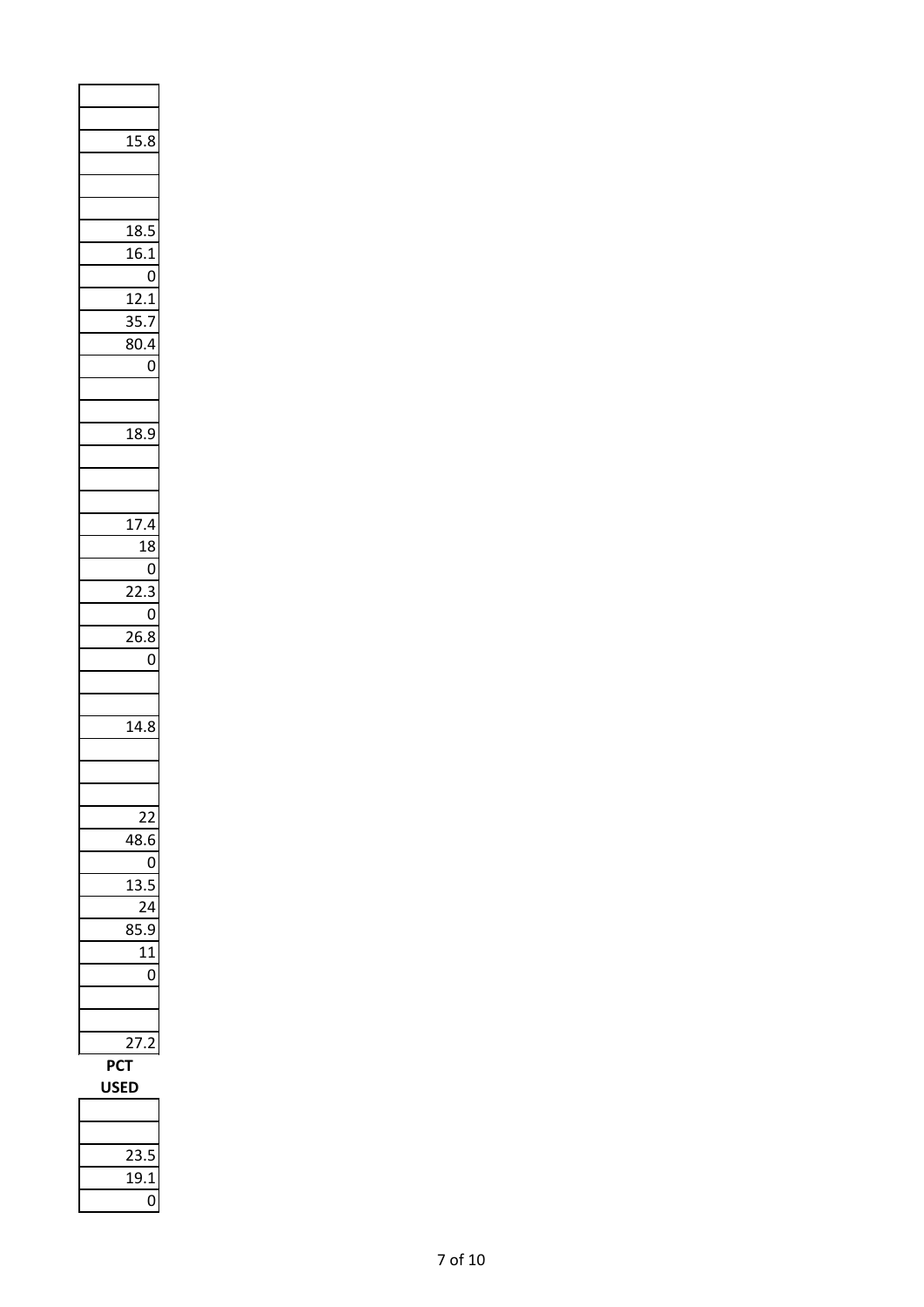| $\overline{12.6}$ |                |
|-------------------|----------------|
|                   |                |
| $\frac{45.2}{ }$  |                |
| $-7.2$            |                |
| 8.4               |                |
| $\frac{1}{2.6}$   |                |
|                   | $\mathbf 0$    |
|                   | 0              |
|                   |                |
|                   |                |
|                   |                |
| 18.5              |                |
|                   |                |
|                   |                |
|                   |                |
| $\frac{1}{25.2}$  |                |
| 25                |                |
|                   | 0              |
|                   |                |
|                   |                |
| 21.2              |                |
|                   |                |
|                   |                |
|                   |                |
| 23.8              |                |
| 24.4              |                |
|                   | $\overline{0}$ |
| 147               |                |
| $\frac{14.4}{ }$  |                |
| 50.6              |                |
| 16.4              |                |
|                   |                |
|                   |                |
|                   | 4.1            |
|                   |                |
|                   |                |
| 80.               |                |
|                   |                |
|                   |                |
|                   |                |
| 19.4              |                |
| š                 |                |
|                   | 0              |
| 103               | $\mathbf$<br>€ |
| <b>PCT</b>        |                |
| <b>USED</b>       |                |
| 4.8               |                |
| 100               |                |
| 2.<br>1           | J              |
| 0.1               |                |
|                   |                |
|                   |                |
| 1.                |                |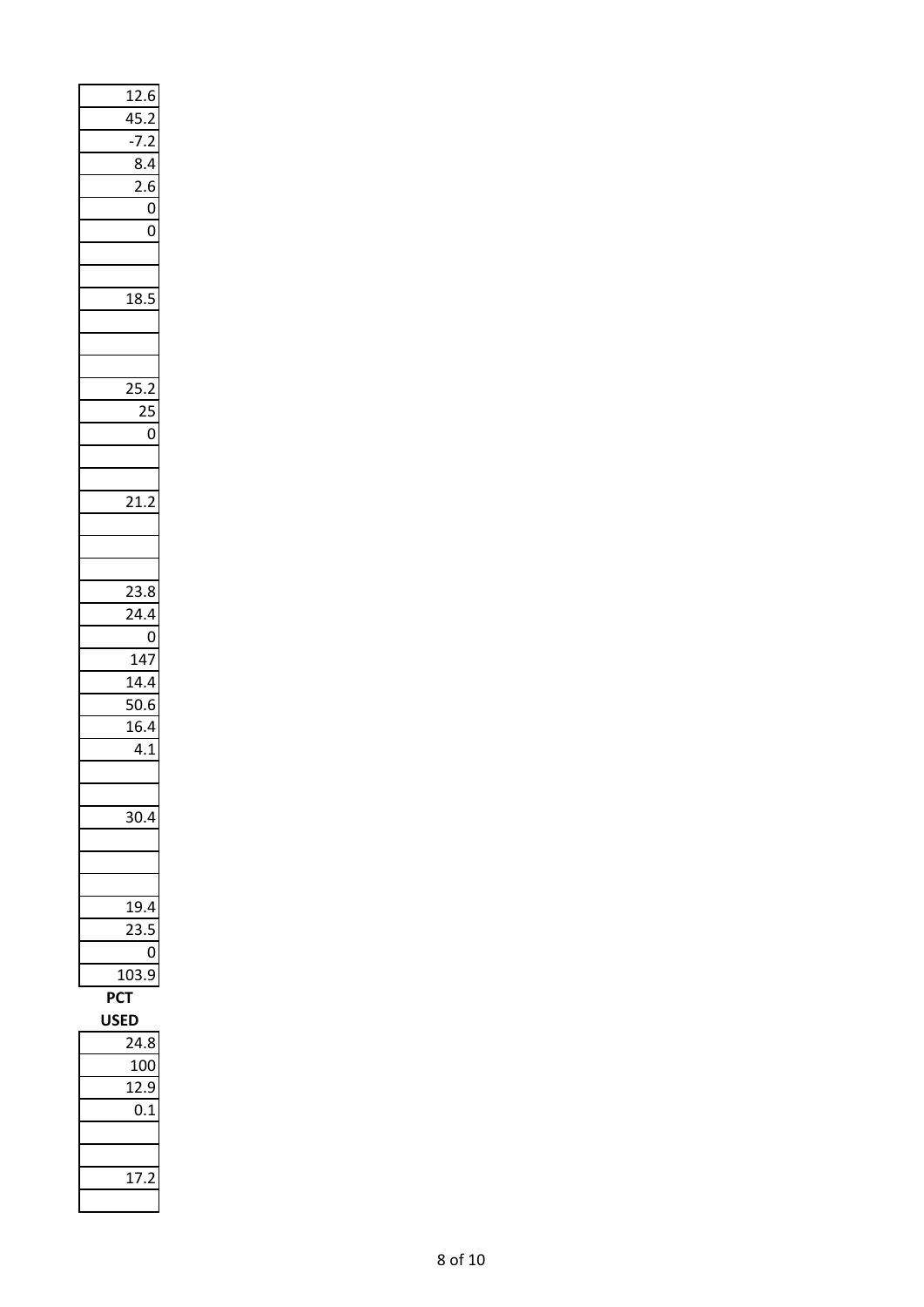| 7<br>7. |
|---------|
|         |
|         |
|         |
|         |
|         |
|         |
| I       |
|         |
|         |
| 0       |
|         |
|         |
|         |
| Ó       |
|         |
|         |
| ſ       |
|         |
|         |
| Í       |
|         |
|         |
|         |